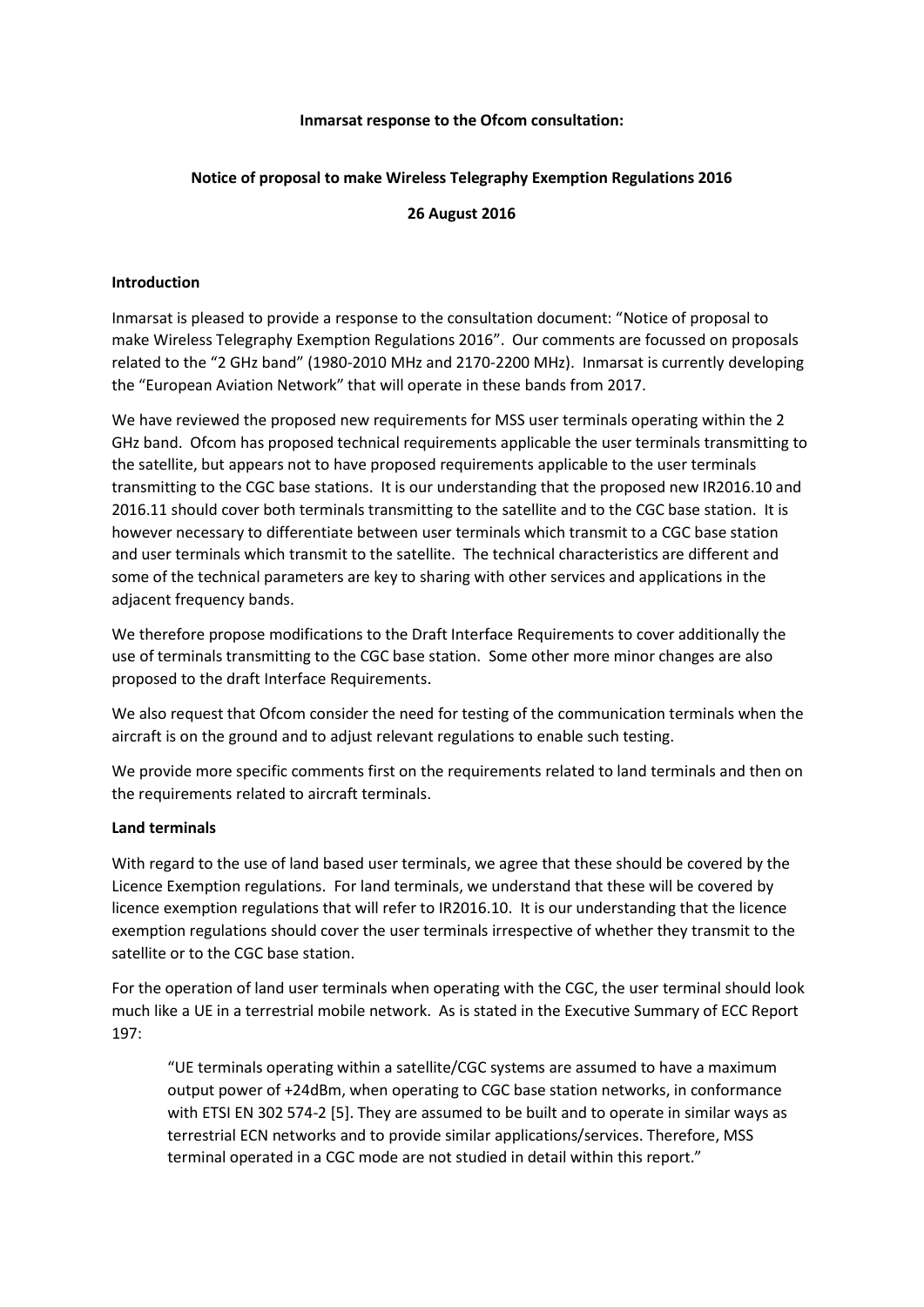The maximum e.i.r.p. values proposed by Ofcom for Draft IR 2016.10 are applicable for user terminals when transmitting to the satellite and have a maximum value of 47 dBm. The values proposed are consistent with those in ECC Report 197 for terminals transmitting to the satellite but are significantly higher than the 24 dBm maximum that typically applies to terrestrial user terminals and to the assumptions behind Report 197.

When land terminals are used to transmit to the CGC base station, the e.i.r.p. should be limited to 24 dBm. Consequently, Inmarsat proposes to modify Draft IR 2016.10 to specify that when transmitting to the CGC base station, the e.i.r.p. should not exceed 24 dBm.

Taking into account the comments above, Inmarsat suggests changes to Draft IR2016.10. Additional changes are proposed to clarify the description of the radio service and the application.

## **Draft IR2016.10**

| Minimum requirements for the use of land mobile satellite systems operating in the 1980 |                                         |                                       |  |  |
|-----------------------------------------------------------------------------------------|-----------------------------------------|---------------------------------------|--|--|
|                                                                                         | $-2010$ MHz band                        |                                       |  |  |
|                                                                                         |                                         |                                       |  |  |
| Mandatory (1-10)                                                                        |                                         |                                       |  |  |
| 1                                                                                       | Frequency band(s)                       | Earth to space $1980 - 2010$          |  |  |
|                                                                                         |                                         | MH <sub>7</sub>                       |  |  |
|                                                                                         |                                         | (space to Earth 2170 - 2200           |  |  |
|                                                                                         |                                         | MHz)                                  |  |  |
| $\overline{2}$                                                                          | Radiocommunication Service              | Land mobile satellite and land        |  |  |
|                                                                                         |                                         | mobile                                |  |  |
| $\overline{3}$                                                                          | Application                             | Land mobile satellite, including      |  |  |
|                                                                                         |                                         | systems utilising a                   |  |  |
|                                                                                         |                                         | complementary ground                  |  |  |
|                                                                                         |                                         | component                             |  |  |
| $\overline{\mathbf{4}}$                                                                 | Channelling                             | N/A                                   |  |  |
| $\overline{5}$                                                                          | Modulation / Occupied bandwidth         | N/A                                   |  |  |
| 6                                                                                       | Direction / Separation                  | N/A                                   |  |  |
| $\overline{7}$                                                                          | /Maximum Transmit Power / Power Density | Narrowband stations with a            |  |  |
|                                                                                         |                                         | bandwidth of less than 1 MHz          |  |  |
|                                                                                         |                                         | transmitting to a satellite:          |  |  |
|                                                                                         |                                         | 45 dBm / 200 kHz e.i.r.p              |  |  |
|                                                                                         |                                         |                                       |  |  |
|                                                                                         |                                         | Wideband stations with a              |  |  |
|                                                                                         |                                         | bandwidth 1 MHz or greater            |  |  |
|                                                                                         |                                         | transmitting to a satellite: 47       |  |  |
|                                                                                         |                                         | dBm / 5 MHz e.i.r.p                   |  |  |
|                                                                                         |                                         |                                       |  |  |
|                                                                                         |                                         | <b>Stations transmitting to a CGC</b> |  |  |
|                                                                                         |                                         | base station: 24 dBm e.i.r.p.         |  |  |
| 8                                                                                       | Channel access and occupation rules     | N/A                                   |  |  |
| $\overline{9}$                                                                          | Authorisation regime                    | Licence Exempt in accordance          |  |  |
|                                                                                         |                                         | with requirements of Exemption        |  |  |
|                                                                                         |                                         | Regulations.                          |  |  |
| 10                                                                                      | Additional essential requirements       | None                                  |  |  |
|                                                                                         | Informative (11-13)                     |                                       |  |  |
| 11                                                                                      | Frequency planning assumptions          | N/A                                   |  |  |
| 12                                                                                      | Planned changes                         |                                       |  |  |
| 13                                                                                      | Reference                               | ETSI EN 302 574-3                     |  |  |
|                                                                                         |                                         | ETSI EN 302 574-2                     |  |  |
| 14                                                                                      | Notification                            |                                       |  |  |
| 15                                                                                      | Remarks                                 | Ofcom may impose additional           |  |  |
|                                                                                         |                                         | restrictions on the maximum           |  |  |
|                                                                                         |                                         | power used for specific               |  |  |
|                                                                                         |                                         | frequencies and locations.            |  |  |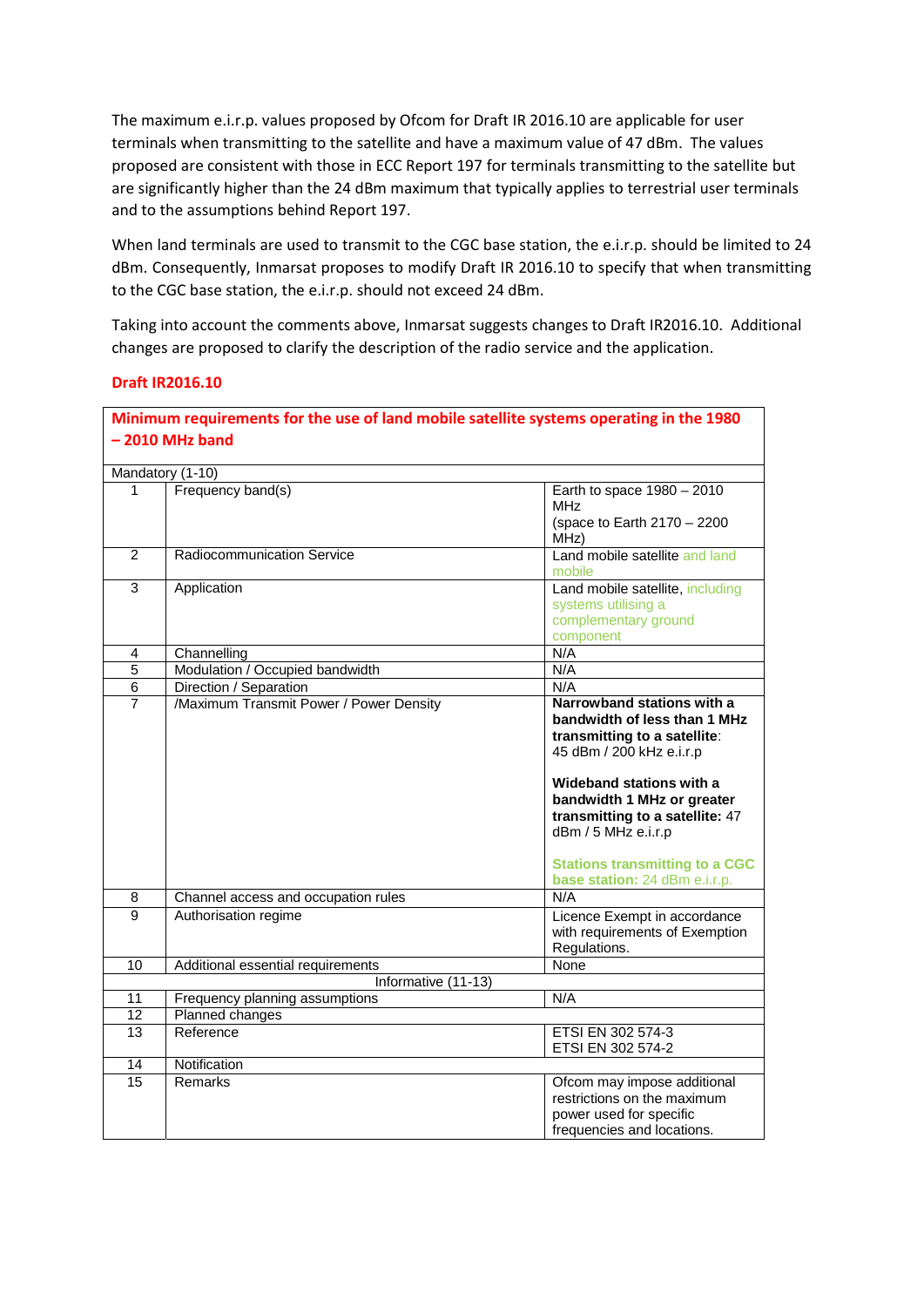## **Aircraft terminals**

Considering aircraft user terminals, there are two terminals to consider: (1) a terminal which communicates with the satellite and is located on the top of the aircraft, and (2) a terminal which communicates with the CGC ground stations and is located on the underside of the aircraft. Ofcom states that in order to authorise the use of similar 2 GHz MSS equipment on an aircraft, it intends to extend the existing aeronautical licensing regime via the use of a Notice of Variation (NoV) to an aircraft radio WT Act licence which will align with the technical parameters set out in IR2016.11. We support this approach for both aircraft terminal types.

The technical requirements proposed by Ofcom in Draft IR2016.11 do not differentiate between terminals transmitting to the satellite and terminals transmitting to the CGC base station. However the technical conditions for the two different terminals are different and to remain consistent with the assumptions in CEPT ECC Report 233, the main technical parameters may need to be specified differently for each case.

For the terminal which communicates with the satellite, the requirement proposed by Ofcom for a limit of 45 dBm/200 kHz for altitudes at 1000 metres or above is indeed applicable and is acceptable to Inmarsat. As was stated by Ofcom in its earlier consultation, this value is 5 dB higher than the value assumed in ECC Report 233 but that increase does not have any additional impact on the risk of harmful interference<sup>1</sup>. As already referenced by Ofcom in the Draft IR2016.11, the applicable ETSI standard for the aircraft terminal which communicates with the satellite is EN 301 473.

However for the terminal which communicates with the CGC base stations, different power limits apply and a different ETSI standard applies. The e.i.r.p. value used in Report 233 was 40 dBm. The applicable ETSI standard to the terminal which communications with the CGC base station is EN 302 574-2. As is stated by Ofcom in the previous consultation, the ACLR applied through the latest version of EN 302 574‐2 has been improved and this allows operation down to a minimum altitude of 1000m. For the operation of terminals below 1000m altitude, although not specifically addressed in ECC Report 233, we agree with Ofcom's proposal in the draft IR that operation may be permitted with a limit of 24 dBm as this is the maximum value for land based user terminals.

We highlight that in meeting these requirements, this would address potential adjacent band interference to "conventional CGCs" that may be deployed by the other operator of the 2 GHz MSS bands in the UK, as concluded by ECC Report 233.

Taking into account the comments above, Inmarsat suggests changes to Draft IR 2016.11. Additional changes are proposed to clarify the description of the radio service and the application and to clarify that the power limits are e.i.r.p. values.

<sup>1</sup> See Para A5.20 of the consultation document: "Authorisation of terrestrial mobile networks complementary to 2 GHz mobile satellite systems"